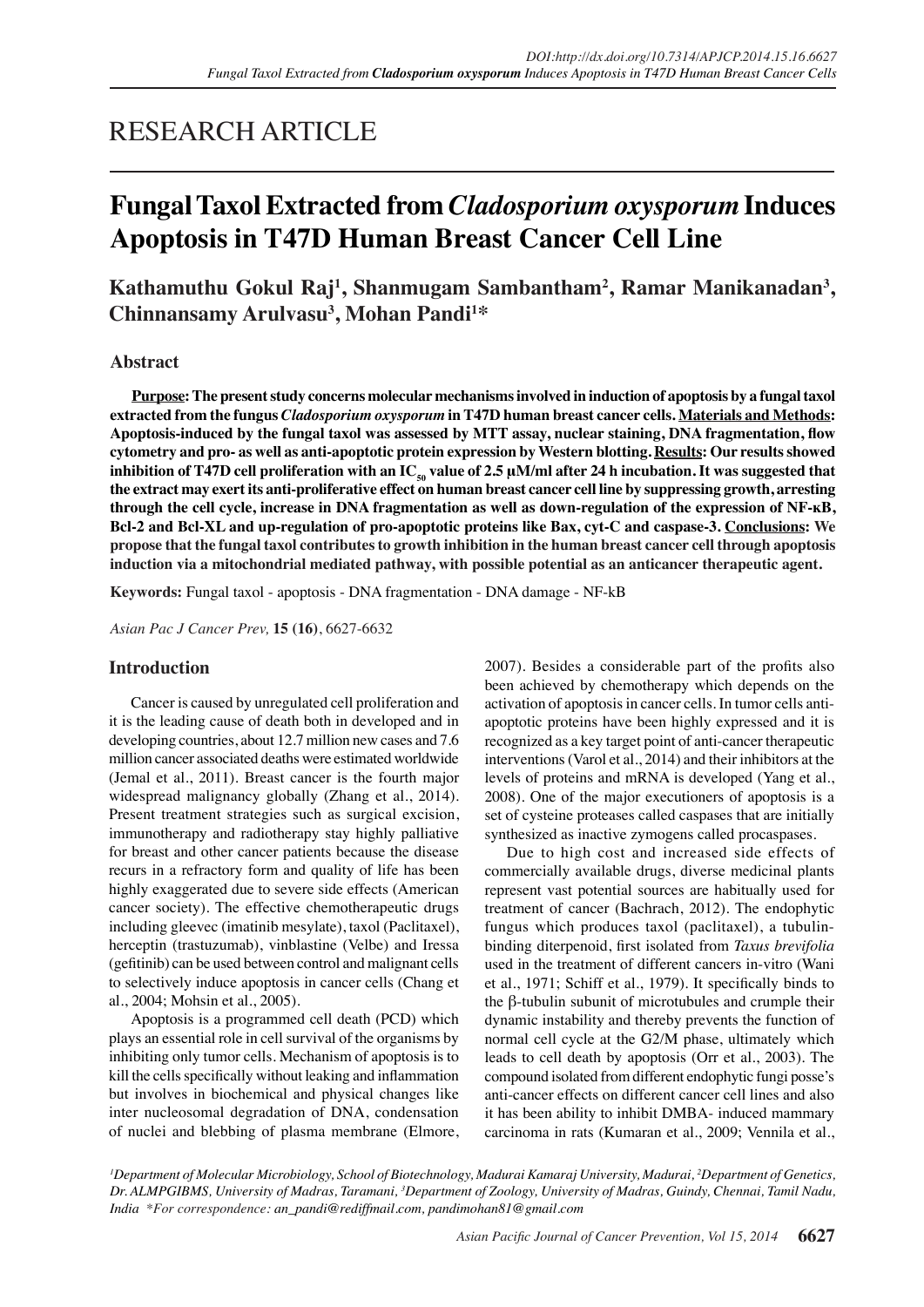#### *Kathamuthu Gokul Raj et al*

2010; Pandi et al., 2011).Only very few studies is currently available on the mechanism of underlying stimulation of apoptosis by fungal taxol. The present study is aimed to detect the anti-cancer efficacy of fungal taxol using T47D breast cell line by *in-vitro* assays.

## **Materials and Methods**

#### *Cell line and culturing*

Breast cancer cell line T47D was obtained from National Centre for Cell Science (NCCS), Pune, India. The experiments were carried out on T47D cell line cultured in Dulbecco's modified Eagle medium (DMEM, Gibco) supplemented with 10% heat- inactivated fetal bovine serum (FBS, Gibco), 2 mM glutamine and 1% antibiotics (penicillin/streptomycin/ fungizone (10, 000 units/ml, 10,000 μg/ml, 25μg/ml). Cells were grown as monolayer in tissue culture flasks in humidified atmosphere under the conditions of  $37^{\circ}$ C with  $5\%$  CO<sub>2</sub> gas in the  $CO<sub>2</sub>$  incubator.

### *Cytotoxity evaluation by MTT assay*

Cytotoxicity effect was determined by MTT (3- (4, 5-dimethylthiazolyl-2)-2, 5-diphenyltetrazolium bromide) assay (Van de Loosdrecht et al., 1994; Mosmann et al., 1983). Briefly, cells were seeded into 96 well plates approximately  $2 \times 10^4$  cells per well. The cells were treated with or without fungal taxol at different concentrations (1-10 μM) for 24 h. Then, 10 μl of MTT (5 mg/ml) was added in each well and incubated for 4 h. The purple colour formazone crystals formed were dissolved in 100 μl of DMSO and observed at 570 nm using an ELISA plate reader (Synergy HT Multi-Mode Microplate Reader BioTek, USA). Optical density value was converted to percentage of viability by using the following formula: *Percentage of growth inhibition= (A570 of treated cells/A570 of control cells)×100*.

#### *Cell and nuclear morphology assessment*

The cells were seeded at  $2 \times 10^4$  cell/well into a six well chamber plate and incubated overnight. Later, the medium was replaced with maintenance medium DMEM without FBS containing  $2.5 \mu M$  and 10  $\mu M$  fungal taxol incubated for 24h. The cell morphology was examined under Nikon inverted microscope. Moreover, the treated cells were fixed with ice-cold 4% para-formaldehyde for 10 min and washed with ice-cold PBS, then permeabilized with 0.25% Triton X-100 and stained with fluorochrome dye 4, 6-diamidino-2-pheylindole (DAPI, Santa Cruz, USA). The cells were observed under a fluorescence microscope (Nikon Eclipse-80i, Japan) with a peak excitation wavelength of 340 nm.

### *DNA fragmentation assay*

5×104 exponentially growing cell of T47D were seeded onto 6 well plates for 24h followed by treatment with  $IC_{50}$ concentration of the fungal taxol. For analysis of genomic DNA, cell were harvested and collected together along with non attached cells. The cells were shaken and cleared by centrifugation at 13,000×g for 10 min. Cells were resuspended in 0.5 ml of lysis buffer (50 mM Tris-HCl,

100 mM EDTA, 0.5% sodium dodecyl sulfate (pH 8.0) containing 0.1 mg/ml RNase A. After incubation at 37ºC for 30 min, cells were extracted with phenol/chloroform, iso-amyl alcohol and precipitated with ethanol. DNA pellets were dissolved in 20 µl of TE buffer. DNA samples were separated by electrophoresis on a 1.5% agarose gel. The gel was stained with ethidium bromide, visualized under UV light, and photographed.

### *Analysis of apoptosis by flow cytometry*

For cell cycle analysis,  $1 \times 10^6$  cells/ml was treated with fungal taxol in the presence or absence at  $2.5$  and  $10 \mu$ M doses. After 24 h incubation, the cells were washed with 1×PBS and fixed with chilled 80% ethanol and kept for 2 h at  $4^{\circ}$ C. Prior to stain with 50  $\mu$ g/ml propidium iodide, the cells were incubated for 1 h with  $100 \mu g/ml$  of DNAse free RNAse A at 37ºC. The cell cycle was analyzed with a FACS Diva Version 6.1.3 flow cytometer.

#### *Western blots*

After 24 h incubation, the cells are lysed using RIPA buffer containing 1X protease inhibitor cocktail (Sigma Aldrich, USA). The protein concentrations were calculated using Lowry's method (Lowry et al., 1951). Cell lysates (20-50 μg) were electrophoresed in 12% SDS polyacrylamide gel and then transferred to PVDF membranes (Millipore). The membranes were incubated with primary antibodies against Bax, Bcl-2, Bcl-XL, cytochrome c (1:2000 caspase -3, NF-kB and GAPDH (1:1000) (Santa Cruz, USA) in Tris-buffered saline. The membranes were washed and incubated with HRP-conjugated goat-anti mouse IgG (1:5000) and HRPconjugated goat-anti rabbit IgG (1:5000) accordingly. Protein bands were detected using chemi-luminescence system (Rapid ECL detection kit, Merck, USA) and quantified using Chemi Doc XRS Imaging System, Bio-Rad (USA).

## **Results**

#### *MTT assay*

Human breast cancer T47D cells were cultured in the absence and presence of fungal taxol at various concentrations. As shown in (Figure 1), cell viability decreased systematically with increased concentration as well as time dependent of fungal taxol compared with control for the same exposure time. The inhibitory rates for cells treated with different concentrations of fungal



**Figure 1. Percentage of T47D Cell Viability Against Fungal Taxol.** The IC<sub>50</sub> value is the concentration required for 50% growth inhibition. Cell proliferation was determined at 24 h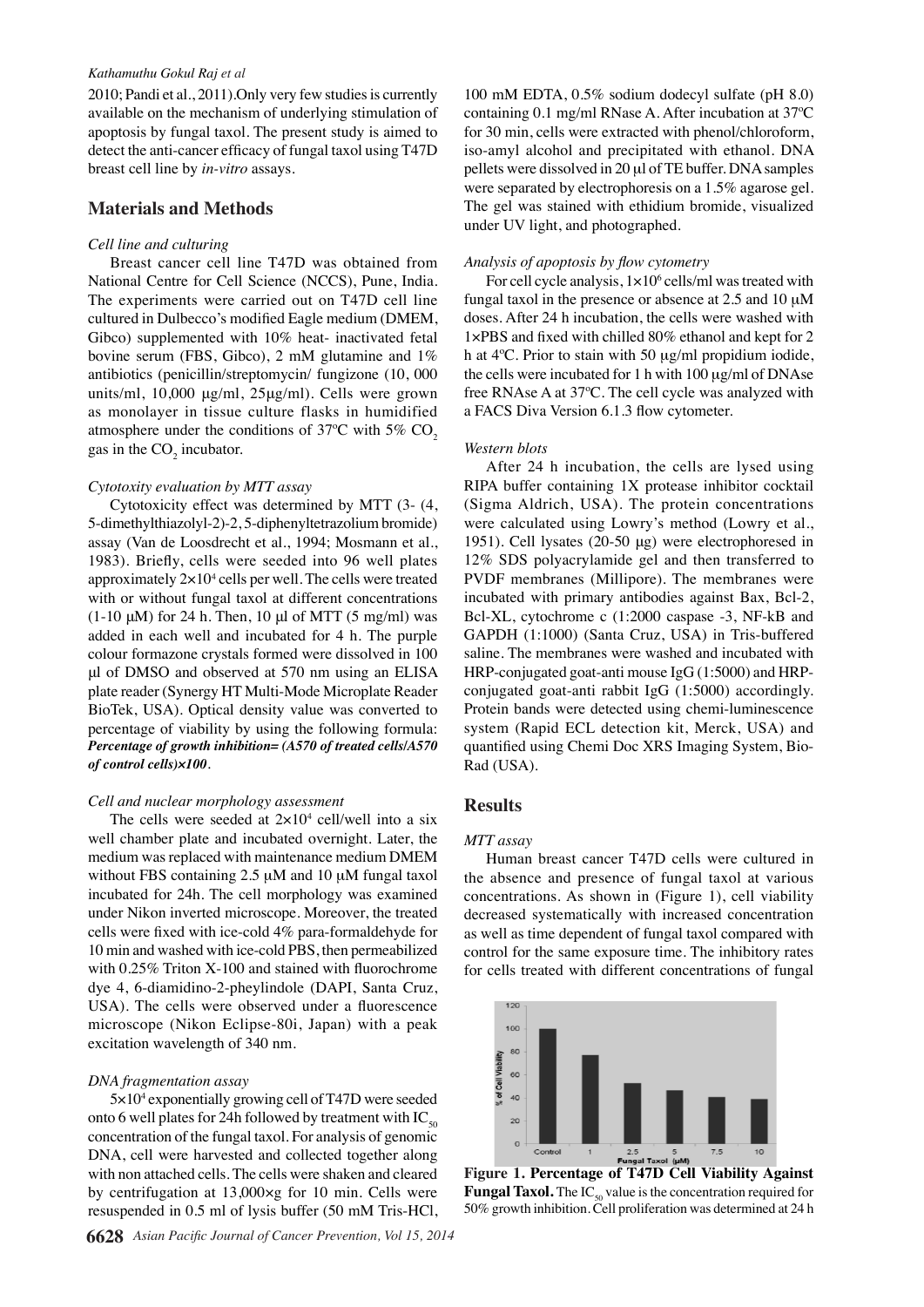

**Figure 2. Cytomorphology assessment.** (A) Control T47D cells **(B)** and **(C)** T47D Cells treated with IC<sub>50</sub> of fungal taxol at 24 h (Magnification 40×)



**Figure 3. Nuclear Morphology Assessment by Fluorescence Staining. (A)** Control T47D cells **(B** and **C)** Nuclear morphology assessment of T47D cells using DAPI staining (Magnification 100×)



**Figure 4. DNA Fragmentation (arrows) of T47D cells treated with fungal taxol.** From left to right; lane **(A)** 1kb DNA ladder **(B)** untreated T47D cells **(C)** and **(D)** Cells treated with fungal taxol after 24 h respectively **(E)** 100 bp DNA ladder.

taxol (1-10 μM) with a calculated IC<sub>50</sub> of 2.5 μM (24 h treatment). Results showed that fungal taxol could significantly inhibit the viability of the cancer cells and have potential anticancer activity.

### *Cell morphology assessment*

Microscopic observations were monitored using Nikon light inverted microscope wherein treated cell showed cellular morphology changes indicating unhealthy cells, whereas the control appeared normal (Figure 2). Control cells were irregular, aggregates with rounded and polygonal cells. Fungal taxol treated cells appeared to shrink, became spherical in shape and cell spreading patterns were restricted when compared to control.

The nuclei changes in T47D cells were observed under a fluorescent microscope. As shown in (Figure 3) control cells emitted a blue fluorescence with consistent intensity, indicating that the chromatin was equivalently distributed in the nuclei. Following incubation with fungal taxol, the cells displayed chromatin congregated and karyopynosis, which emitting bright fluorescence.

#### *DNA fragmentation assay*

In fragmentation, untreated cells only contain the higher molecular weight genomic DNA. The addition



**Figure 5. Flow Cytometry Analysis of T47D Cells. (A)**  Control **(B)** and **(C)** T47D Cells Treated with Fungal Taxol

of fungal taxol showed the distinguishing pattern of nucleosomal degradation precise to apoptosis which was visualized in faint bands on the agarose gel. DNA fragments produce of low molecular weight consisting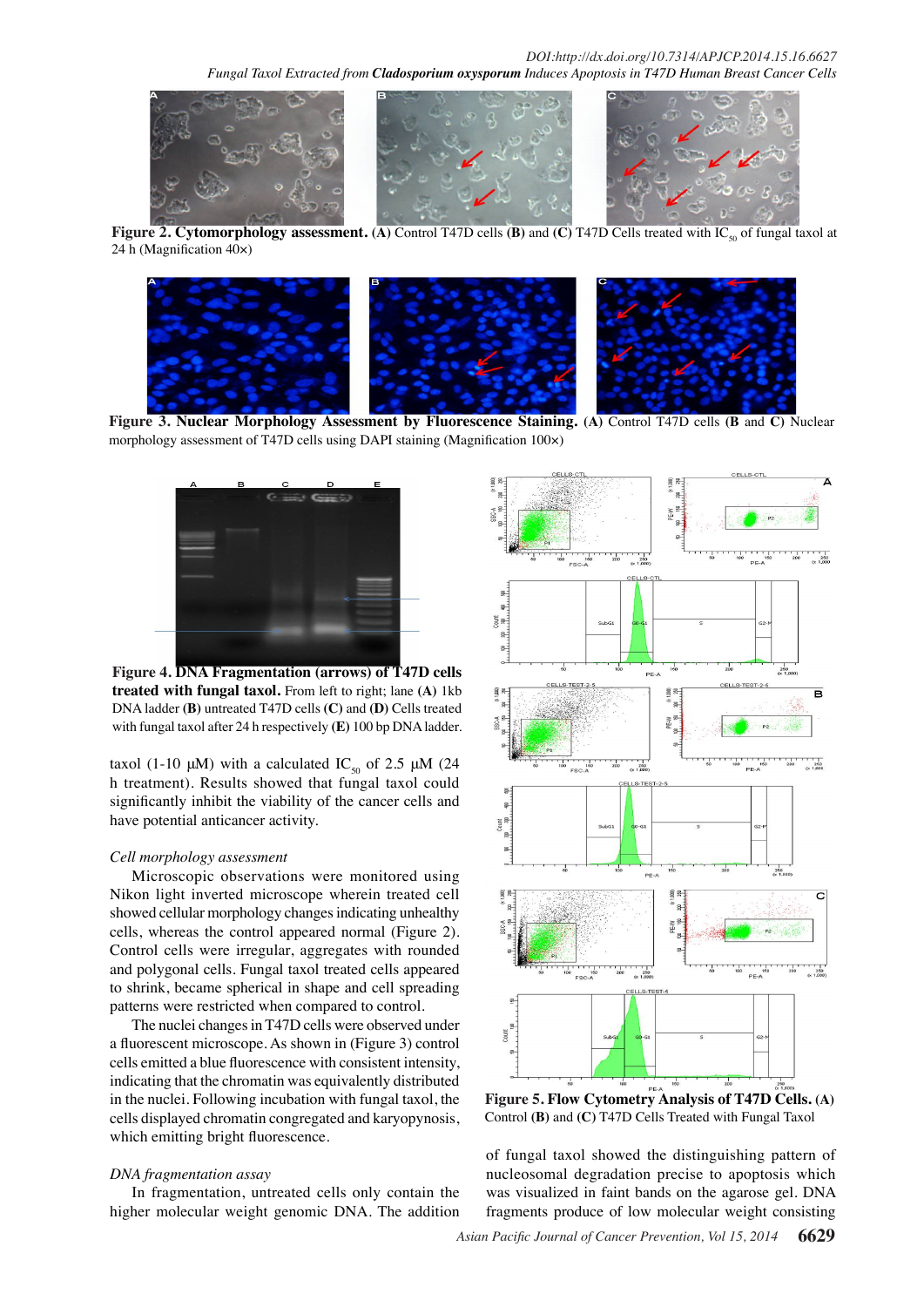

**Figure 6. Western Blot Analysis of Control and Treated Cell. (A)** Bax; **(B)** and **(C)** Bcl-2, Bcl-XL; **(D)** and **(E)** Caspase-3, Cytochrome-c and **(F)** NF-kB expression normalized with GAPDH. '\*\*', '\*\*\*' and '\*' represents statistical significance between control *vs* fungal taxol treated groups

of multimers of 100 and 600 bp on T47D cell line respectively. The results showed that the fungal taxol was able to induce apoptosis in T47D cells (Figure 4).

## *Apoptosis by flow cytometry*

The results indicate T47D cells undergoing apoptosis after treatment with anticancer drug fungal taxol. As the percentage of drug increases, the percentage of apoptotic cells increases indicating that the drug induces apoptosis is dose dependent manner. The drug also induces G1 arrest but since apoptosis induction is more prominent the arrested population is not visible as distinct G1 population and instead sub G1 population is more (Figure 5).

#### *Western blot analysis*

The western blot analysis also showed similar trend in all the protein analysed. Pro- apoptotic protein Bax showed higher level expression (Figure 6A), whereas the anti-apoptotic proteins such as Bcl-2 and Bcl-XL showed decreased protein expression (Figure 6B, C). Caspase-3 and cytochrome-c has also shown the elevated level of protein expression in treated cells when compared to control cells (Figure 6D, E). Moreover, the protein level of NF-kB was decreased when treated with fungal taxol (Figure 6F). All the data are normalised with GAPDH housing keeping gene which was used as a control.

## **Discussion**

The majority of breast cancer cells turn out to be resistant against chemotherapeutic drugs due to mutation happen in apoptotic mechanisms (Merlin et al., 2010). Taxol continues to have an increasing role in the treatment of human malignancies, particularly ovarian and breast cancer (DeVita et al., 1997). Taxol shows the efficacy of fungal taxol against human breast cancer cell (T47D) viability via apoptosis. The decrease in viability after

taxol inclusion was assessed by MTT where it is reduced to purple formazan in the mitochondria of living cells can be measured using spectrophotometer at a wavelength between 500 and 600 nm (Van de Loosdrecht et al., 1994) Our challenge here was to study the anticancer effect of fungal taxol on human breast cancer cell line *in-vitro* and investigate the mechanism accordingly. As such, our data demonstrate the fungal taxol is efficacious against human breast cancer cell line with  $IC_{50}$  values in the of  $2.5$  to 10  $\mu$ M, decreased systematically with increased concentration as well as time dependent of fungal taxol compared with controls for the same exposure time which was similar to our report (Yeung et al., 1999; Kumaran et al., 2009; Pandi et al., 2011).

In addition induction of apoptosis is one important mechanism by which an anticancer agent acts. As such, inadequate apoptosis is an integral part of cancer development can be observed through unique morphological attribute using phase contrast and fluorescence microscopy (Xu et al., 2007; Doonan and Cotter 2008). Many anticancer drugs have been shown to cause the death of sensitive cells through the induction of apoptosis (Cai et al., 2006). Our data shows that human breast cancer cell line T47D cells treated with fungal taxol displayed typical apoptotic phenomena with chromatin condensation and karyopyknosis. Apoptosis is a type of cell death process regulated in an orderly way by a series of signal cascades under certain situations (Majno and Joris, 1995).

Cellular response to DNA damage is the important mechanism of inhibiting DNA synthesis. The damage of DNA observed in agarose gel electrophoresis after induced with taxol. A multiple fragment DNA ladder like pattern formation was observed oligonuleosomal cleavage (100- 600 bp) where as internucleosomal cleavage of DNA is likely to form in later phase of apoptotic progression. This pattern of distinct DNA ladder is considered to be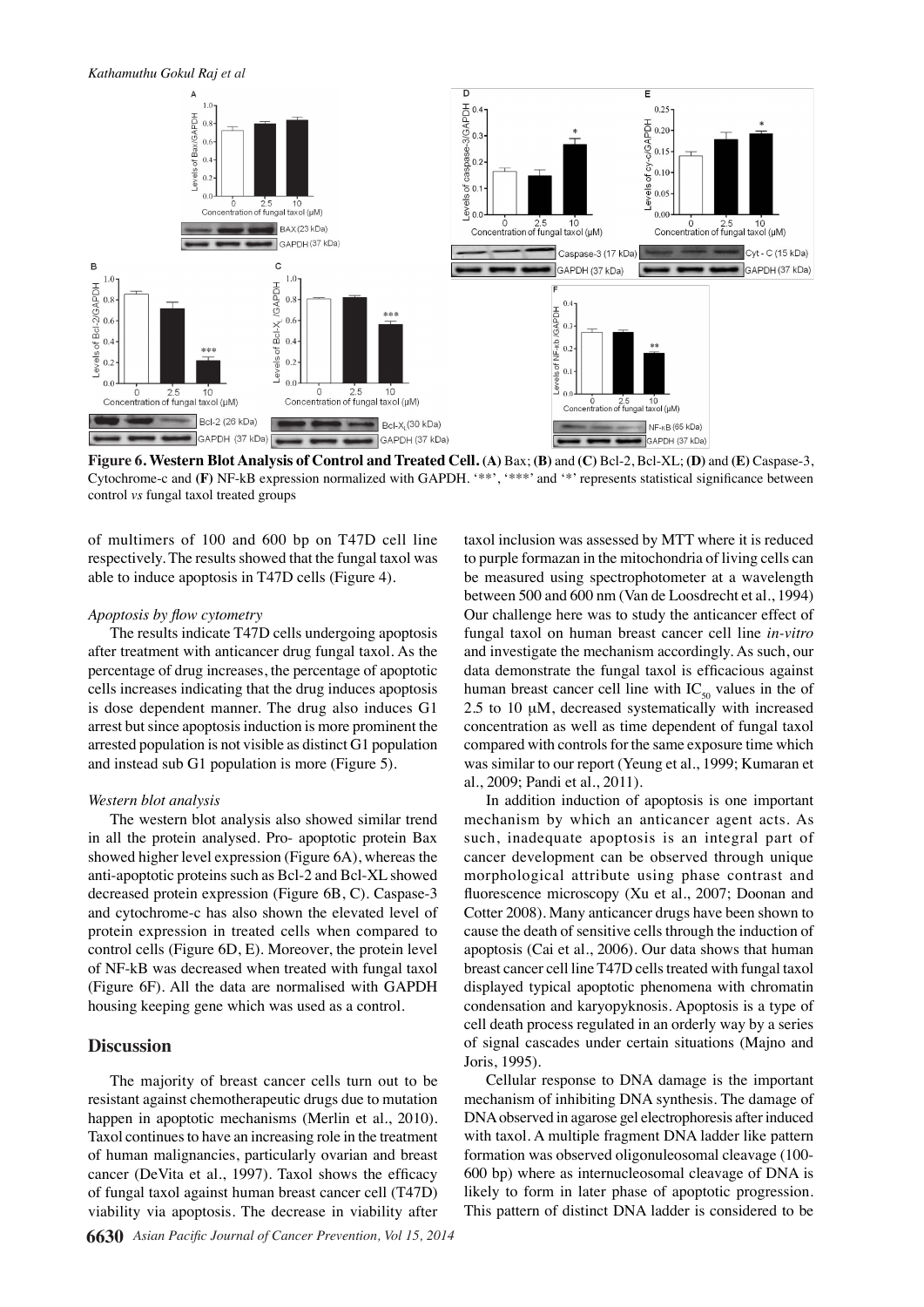a biochemical characteristic of apoptosis (Cohen, 1993). Similar anomalies had been observed earlier (Kajimoto et al., 2002; Alabsi et al., 2013).

The cells undergoing apoptosis, DNA was fragmented to low molecular weight and subsequently leaked out from cells and DNA content were stained with a specific DNA fluoro-chrome propidium iodide (PI), a special DNA peak (generally called sub G1 peak) obtained. The G0/G1 population of fungal taxol treated T47D cells was increased after 24 hrs incubation. Our analysis have embedded prominent increase in the sub G0 DNA upon treated with fungal taxol is an indication of the inhibition of DNA replication. Less number of cells in the G2-M phase also confirms the same. The possible mechanism would be the down regulation in the activity of cell cycle proteins (Cycle E dependent kinase). Due to this cell cycle progression at the G1-S phase transition stage has been reduced, possibly some of the key cell cycle regulator genes such as p21 and their upstream molecule p51 functions have been altered. Some of the earlier reports have also described the hallmark mechanism of apoptosis detection (Kathiravan et al., 2010; Li et al., 2014).

In addition, western blot analysis reveals the expression levels of several anti-apoptotic and proapoptotic proteins associated to apoptosis which occurs either through extrinsic or intrinsic pathway. In intrinsic pathway, DNA damage leads to the phosphorylation of p53 which further pro-apoptotic proteins are tanscriptionally activated (Roos and Kaina 2006). Anti-apoptotic proteins over expressed in tumour cells have been renowned as striking targets for anti-cancer therapeutic intervention (Arkin, 2005). In our analysis, after fungal taxol treatment Bax were up-regulated which leads to oligomerization and permeablization of the mitochondrial membrane by rupturing or development of precise channels in the membrane (Bleicken et al., 2010).

Due to this action cytochrome-c has released from mitochondria ultimately resulting in the activation of caspase cascade (Chen et al., 2005; Liu and Huang, 2011). Correspondingly in our analysis, cytochrome-c has shown increased expression as well as executioner caspase-3 involved in the present study at pivotal junctions in apoptosis pathway has been show elevated expression. Numerous studies indicate Bax is a trigger of cytochrome-c release (Eskes et al., 1998; Jurgensmeier et al., 1998; Rosee et al., 1998). Moreover, Bax gene acts as a direct transcriptional target of p53 a tumor suppressor protein, signifying an important role of Bax in radio- chemo responses of tumors. The mitochondrial pathway controlled by group of Bcl-2 family of proteins, higher expression of this protein prevents Bax function (Antonsson et al., 2001).

Normally higher expression of Bcl-2 and Bcl-XL has been pragmatic in several types of cancer (Antosiewicz and Singh 2004). The decrease in the significant expression of anti-apoptotic proteins such as Bcl-2 and Bcl-XL was observed along with NF-ĸB when treated with fungal taxol resulting in mitochondria-mediated apoptosis in T47D cell line. Generally NF-ĸB is residing in the cytoplasm, once activated by various signals translocated into the nucleus and regulates the expression of both anti-apoptotic and

pro-apoptotic genes. Recently some of the target genes activated by NF-ĸB (cyclin D1, Bcl-2, Bcl-XL, matrix metallo-proteinases (MMPs) and VEGF) which are very important for cellular transformation, cell proliferation, invasion, migration and metastasis (Sambantham et al., 2013). The other report explains either up-regulation of Bax or decrease in the Bcl-2 protein level after treatment with various cancer drugs resulting in mitochondrial mediated apoptosis (Wan et al., 2013). Together, the present results have demonstrated that fungal taxol could inhibit breast cancer cell line through regulation of various apoptotic signalling proteins.

## **Acknowledgements**

The authors (Dr. M. Pandi and K. Gokul Raj) thank University Grants Commission (UGC) F.No.39-207/2010 (SR), Delhi for financial support and Madurai Kamaraj University Madurai, Tamil Nadu, India for providing the laboratory facilities".

## **References**

- Alabsi AM, Ali R, Ali Am, et al (2013). Induction of caspase-9, biochemical assessment and morphological changes caused by apoptosis in cancer cells treated with Goniothalamin extracted from *Goniothalamus macrophyllus*. *Asian J cancer Pre*, **14**, 6273-80.
- American Cancer Society. Breast cancer facts and figures 2011- 2012. Atlanta: American cancer society, Inc.
- Antonsson B, Montessuit S, Sanchez B, Martinou JC (2001). Bax is present as a high molecular weight oligomer/complex in the mitochondrial membrane of apoptotic cells. *J Biol Chem*, **276**, 11615-23.
- Antosiewicz HA, Singh SV (2004). Signal transduction pathways leading to cell cycle arrest and apoptosis induction in cancer cells by allium vegetable-derived organosulfur compounds: a review. *Mutat Res*, **555**, 121-31.
- Arkin M (2005). Protein-protein interactions and cancer: small molecules going in for the kill. *Curr Opin Chem Biol*, **9**, 317-24.
- BachrachYZ (2012).Contribution of selected medicinal plants for cancer prevention and therapy. *Scientific J Faculty of Medicine Nis*, **29**, 117-23.
- Cai SX, Drewe J, Kasibhatla S (2006). A chemical genetics approach for the discovery of apoptosis inducers: from phenotypic cell based hts assay and structure-activity relationship studies, to identification of potential anticancer agents and molecular targets. *Curr Med Chem*, **13**, 2627-44.
- Chang GC, Hsu SL, Tsai JR, et al (2004). Molecular mechanisms of ZD1839-induced G1-cell cycle arrest and apoptosis in human lung adenocarcinoma A549 cells. *Biochem Pharmacol*, **68**, 1453-64.
- Chen WY, Wu CC, Lan YH, et al (2005). Goniothalamin induces cell cycle-specific apoptosis by modulating the redox status in MDA-MB-231 cells. *Eur J Pharmacol*, **522**, 20-9.
- Cohen JJ (1993). Apoptosis: the physiologic pathway of cell death. *Hosp Pract*, **28**, 35-43.
- DeVita VT Jr, Hellman S, Rosenberg SA (1997). Cancer. Principles and practice of oncology. Philadelphia, PA: Lippincott-Raven Publishers, 5th edn. pp. 103-119.
- Doonan F, Cotter XM (2008). Morphological assessment of apoptosis. *Methods*, 200-4.
- Elmore S (2007). Apoptosis: a review of programmed cell death. *Toxicol Pathol*, **35**, 495-516.